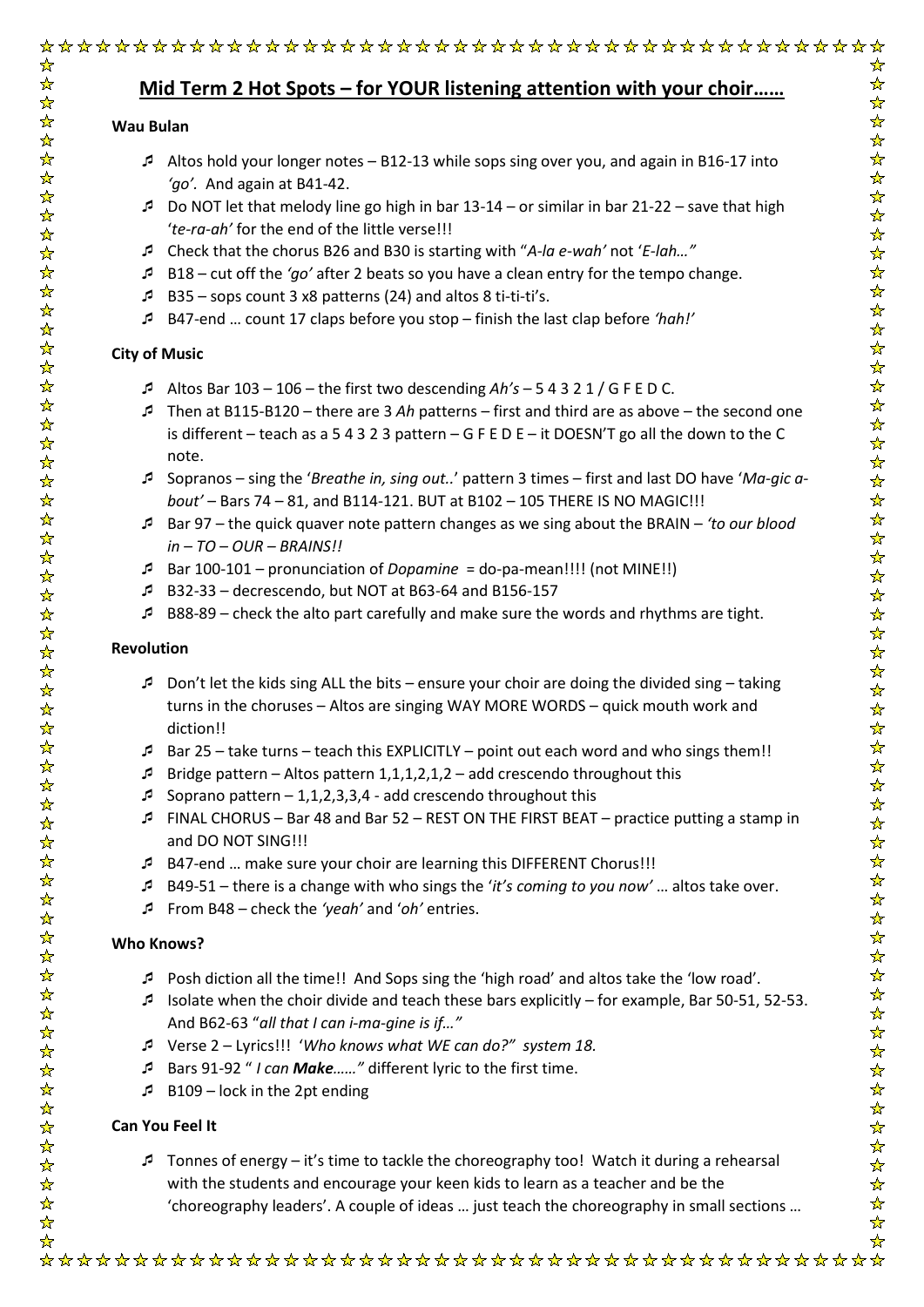If you have the facilities, play the vision as students come into your rehearsal – it's amazing how many of them will follow along with it.

- B17-20 … firm entry, BUT nice vowel sound and open mouth. -don't push the sound.
- Ensure the Chorus '*Can you feel it, can you feel it, can you feel it?*' is being sung in TWO PARTS…
- Clear diction for both verse 1 and 2 please!!

#### **I Got the Music**

- Bar 28 place the 'd' of '*chord*' right on the second beat crisp cut off….and same in bar 32 *'be-fore'* right on beat 2. This gives plenty of time for a quick breath and strong entries for the next phrase.
- Dynamics at the breakdown chorus, letter K, System 27, Bar 77 through until Bar 84.
- Make sure you choir is really ready for their contribution to the rap at Bar 94 '*boom cat boom boom cat'* and bar 97 *'that bass-line cray.'*
- B24 and B60 crescendo ' … *it's incredible'*

#### **A River in the Sky World**

- Make sure your choir sing '*emu and kangaroo'* singular in Bar 9 don't add an 's' please!!
- Encourage the storytelling quality .... bring the text to life lift the Kaurna story off the page!!
- Be particular with the rhythms dotted notes and double beam 'quick' notes (the semiquavers).
- B36 make the *'oohs'* very quiet and spooky but with anticipation and energy
- B60-63 secure the final 2pt notes on ' *… would fly'* and sing with lots of lovely 'face energy' and a *'north-south'* mouth shape!
- B69 don't forget the final '*ooh*' at the VERY end.

#### **Echoes of Home**

 $\frac{1}{\sqrt{2}}$ 

- Give the Bridge plenty of practice Systems 12 to 16…. It is a challenging little harmony part for Altos from System 14 – 15/16…. Again, lots of practice!!
- B38-43 … another tricky little 2pt bit which requires lots of separate work before putting together.
- B45 drop the dynamic right back to *piano (p)* and build throughout the section in the lead up to 'We light the candle ….'
- B53 another 2pt section which needs lots of separate work before putting together. Enjoy the crunchy notes at B59.
- B63 hold the word '*find'* for the full 3 counts.
- B78 (V3) look out for the new words at B78 …

#### **Lost the Plot**

- Singing the first four words going up as per bar 5 '*he's lost the plot'*
- And going DOWN as in Bar 7 which is exactly what the altos then do on the final page bars 60 to 68.
- Hold long ties notes as per Bar 9-10 and bar 14-15 for the FULL 7 counts and cutting of on the 8<sup>th</sup>.
- Held notes again at Bar 47-48 and Bar 69-70.
- Add the dynamics to help build drama get cues from the piano backing....
- There are a couple of short 2pt sections in this. Rehearse them separately eg. B35-39